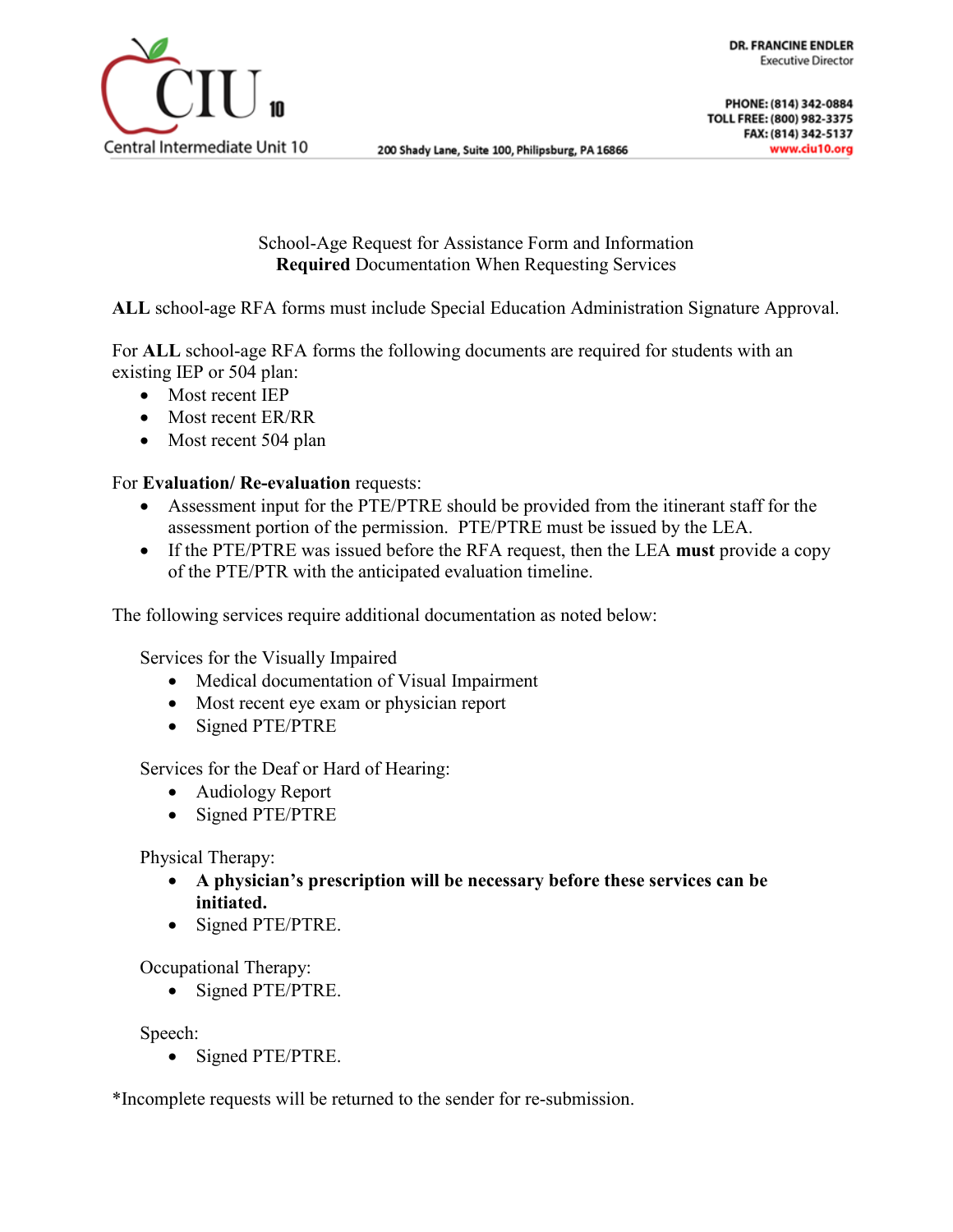- ☐ Occupational Therapy
- $\Box$  Physical Therapy
- ☐ Speech and Language
- □ Vision
- □ Hearing
- ☐ School Psychologist
- □ Educational
- Audiologist



| $\Box$ Consultation |
|---------------------|
|                     |

□ Screening

 $\quad \Box \hspace{0.14cm}$  Evaluation

#### **Request for Assistance**

| <b>Student Name</b>                  | Date of Birth |                                | Date of request:            |       |
|--------------------------------------|---------------|--------------------------------|-----------------------------|-------|
| LEA:                                 | Grade         |                                | School Name:                |       |
|                                      |               | Parent<br>Phone:               | Home:                       | Cell: |
| Parent/Guardian Name(s):             |               | Parent                         |                             |       |
|                                      |               | Email:                         |                             |       |
| Parent Address:                      |               |                                |                             |       |
| <b>Current Educational Program:</b>  |               |                                | Regular Ed Teacher and      |       |
|                                      |               |                                | <b>Contact Information:</b> |       |
| <b>Related Services Name/Service</b> |               |                                | Special Ed Teacher and      |       |
| & Contact Information                |               |                                | <b>Contact Information:</b> |       |
| PTE/PTR Information:                 |               |                                | IEP/ER/RR Due Dates:        |       |
| Form Completed by:                   |               | <b>Building Principal Name</b> |                             |       |
| Name & Contact Information           |               | and Contact Information:       |                             |       |

#### **Statement of Concern:**

| <b>STATEMICHT OF CONCERTI</b>                                                                                  |  |  |  |
|----------------------------------------------------------------------------------------------------------------|--|--|--|
| Describe what you're seeing:                                                                                   |  |  |  |
| How is this concern impeding educational<br>progress?                                                          |  |  |  |
| What techniques/interventions have been<br>used? (Include all previous or current<br>consultations/screenings) |  |  |  |
| List any professionals who may have provided<br>services related to this referral.                             |  |  |  |

## **Special Education Administrator Name**

## **Special Education Administrator Signature/ Approval**

# **Return completed form via email to:**

Caroline Wissinger

cwissinger@ciu10.org

# **For CIU10 Use:**

Date Received: Assigned to: Supervisor Signature: